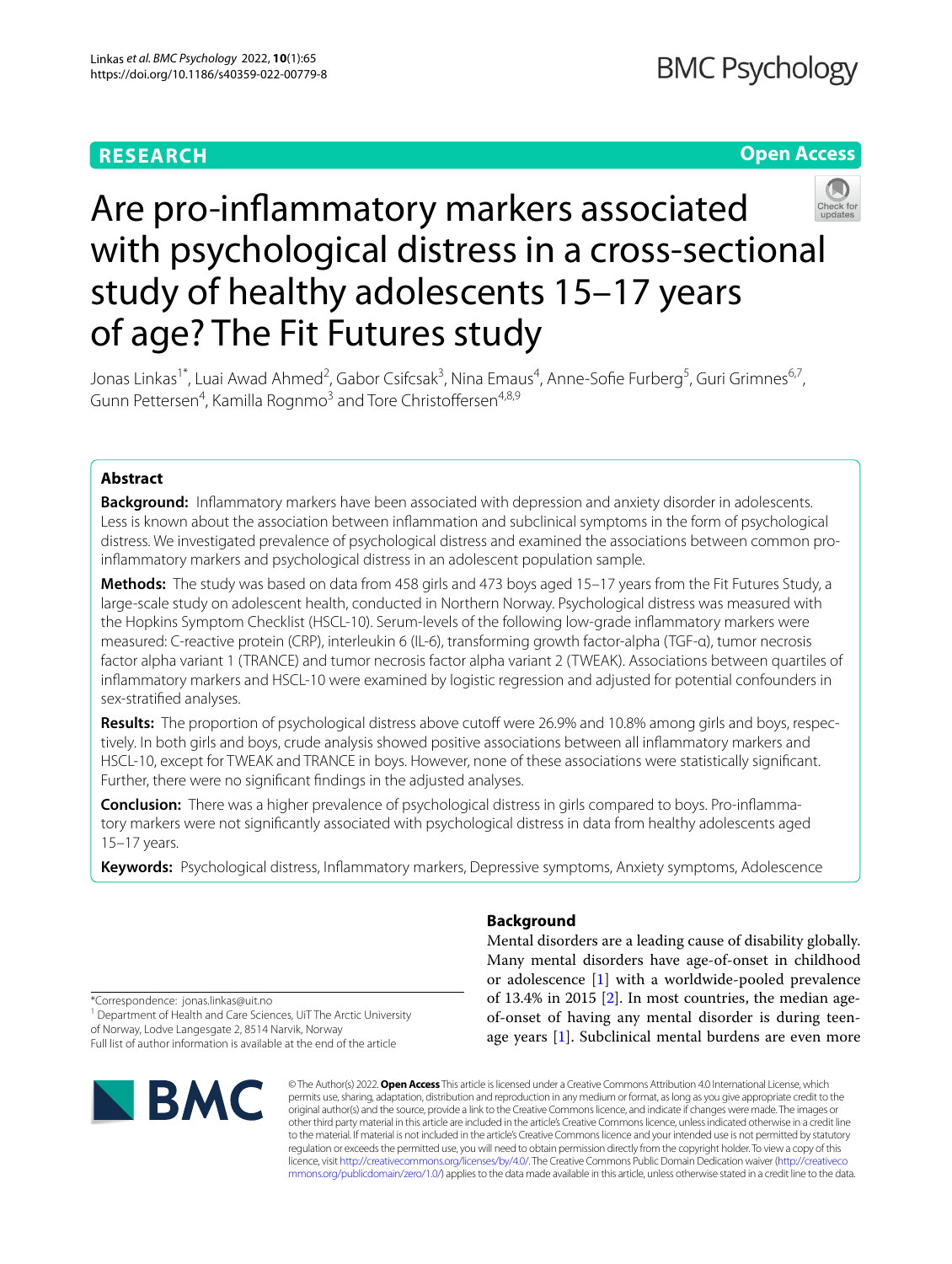prevalent [\[3](#page-10-2)]. In a recent survey among high school students in Norway, self-reported psychological distress was 31% and 12% among girls and boys respectively [[4\]](#page-10-3). 'Psychological distress' can be defned as "a state of emotional suffering characterized by symptoms of depression and anxiety"  $[5]$  $[5]$ . The term refers to subclinical symptoms of anxiety and depression, but may also be an indication of mental disorder onset [\[5](#page-10-4)]. For some adolescents, psychological distress during growth leads to psychiatric conditions later in life [\[6](#page-10-5), [7](#page-10-6)]. In order to promote good mental health among adolescents and reduce the burden of mental disorders and reduce the risk of suicidal ideation [\[8](#page-10-7)], more detailed investigations into the development of mental disorders in this age group are warranted.

There has been a growing interest in research on biological mechanisms that may increase our understanding of the aetiology of mental disorders and psychological distress. In the last two decades, the possible role of infammation as a triggering factor for depression has been studied [[9,](#page-10-8) [10\]](#page-10-9). Reports indicate that about one in three adults with depression have elevated levels of inflammatory cytokines  $[11]$  $[11]$ . Furthermore, patients with infammatory conditions have higher risk for depressive disorders, and treatments based on cytokines may induce depressive symptoms [\[11](#page-10-10)]. In a meta-analysis of infammatory markers in patients with major depressive disorder [[12](#page-10-11)], it was concluded that interleukin 6 (IL-6), C-reactive protein (CRP), interleukin 1β (IL-1β) and tumor necrosis factor alpha (TNF-α) were positively associated with major depressive disorder, yet the latter two were dependent on age. In addition, the same infammatory markers and white blood cell count have been associated with anxiety disorders in adults [[13](#page-10-12)[–18](#page-10-13)]. Psychological distress is widely used in population-based studies of mental health among adults [[19\]](#page-10-14), and has been found to be associated with CRP in large population studies [[20,](#page-10-15) [21\]](#page-11-0).

Studies investigating associations between infammatory markers and depressive disorders in adolescent samples have produced conficting results [[22–](#page-11-1)[27\]](#page-11-2).

A meta-analysis from 2019 on children and adolescents with a diagnosis of depressive disorder included five studies and reported a trend for higher levels of TNF-α in participants with depressive disorders compared to controls [\[28](#page-11-3)]. Other infammatory markers were not signifcantly diferent between healthy and diagnosed subjects [[28\]](#page-11-3). A more recent meta-analysis on children and adolescents identifed nine studies on infammatory markers and anxiety-based disorders and concluded that there were no signifcant associations [[29\]](#page-11-4). However, both meta-analyses included few studies with small sample sizes, and the authors reviewed the results as provisional and concluded that more studies are warranted [\[28](#page-11-3), [29\]](#page-11-4).

Regarding investigations on the association between infammatory markers and subclinical depressive symptoms in adolescents, Mills et al.  $[30]$  $[30]$  conducted a systematic review with 18 studies including both subclinical depressive symptoms and clinical depression as study outcomes. The review reported that the associations between infammatory markers and depression have many similarities with adult fndings, but some noticeable diferences appeared. Especially, a further broad exploration of diferential roles from specifc markers (e.g., IL-6, CRP and TNF- $\alpha$ ) during growth were requested. A later cross-sectional study confrmed a positive association between high sensitive serum CRP (hs-CRP) and depression-score, controlling for anthropometric and lifestyle factors  $[31]$  $[31]$ . The study included solely girls with a range from 12 to 18 years of age. In contrast, a large population-based study with data from 1535 participants 13 and 16 years of age did not support an association between elevated hs-CRP and depressive symptoms [[32](#page-11-7)].

One study of US adolescents has looked at the association between CRP and symptoms of generalized anxiety disorder GAD [\[33](#page-11-8)]. GAD includes a range of symptoms highly comorbid with depression symptoms. Indeed, increased levels of CRP were found to be associated with symptoms of GAD in bivariate cross-sectional analyses. However, all associations were attenuated when controlling for other health-related covariates, demographics, and substance use.

In summary, there is limited literature and inconsistent fndings on the associations between infammatory markers and subclinical symptoms of depression and anxiety in healthy adolescents. Furthermore, in the vast majority of descriptive reports, adolescent girls show higher levels of psychological distress than boys, and the reported associations between infammatory markers and psychological distress seem to be dependent on sex [\[4](#page-10-3), [23,](#page-11-9) [34](#page-11-10), [35\]](#page-11-11).

With the scarcity of research, and inconsistent fndings on the associations between infammatory markers and psychological distress in healthy adolescents, further research is warranted. The aims of this study were to a) describe the prevalence of psychological distress in girls and boys 15–17 years of age and b) examine the associations between infammatory markers and psychological distress in girls and boys 15–17 years of age.

## **Methods**

#### **Study population and design**

In 2010–2011, all frst-year upper secondary school students in two municipalities in Northern Norway were invited to participate in a broad health study, namely the Fit Futures, an expansion of the populationbased Tromsø Study. Fit Futures has previously been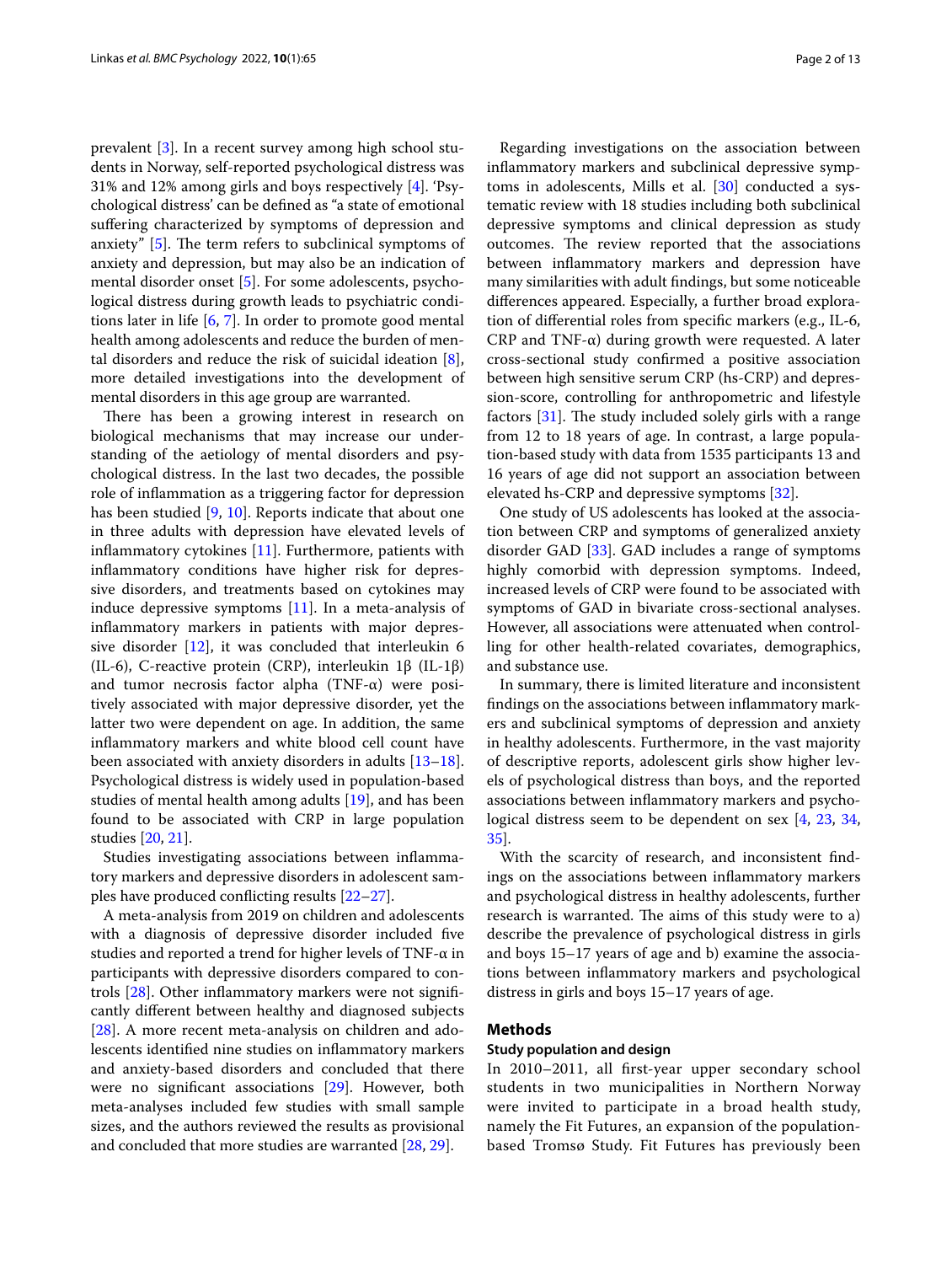comprehensively described [\[36\]](#page-11-12). In brief, the study was conducted during school hours at the Clinical Research Unit, at the University Hospital of North Norway, Tromsø. In total, 1117 students were invited to participate, and 1038 (92.9%) attended the study (Fig. [1](#page-2-0)).

All participants provided informed consent. Participants younger than 16 years provided written informed consent from a guardian. The study was conducted in accordance with the Declaration of Helsinki and was approved by the Norwegian Data Protection Authority (reference number 2009/1282). The Regional Committee of Medical and Health Research Ethics has also approved the study (reference number 2011/1702/REK Nord), and the present project (reference number: 2019/60811/REK Nord).

Data about lifestyle, health and disease was collected with a web-based battery of questionnaires. Dedicated and trained research nurses performed clinical examinations, collected and administered blood samples, and conducted interviews on medication including use of hormonal contraceptives, and acute and chronic diseases. Height and weight were measured following standard procedures [[36\]](#page-11-12). An automatic electronic scale, the Jenix DS 102 stadiometer (Dong Sahn Jenix, Seoul, Korea) was used to measure weight. Total body fat mass was measured by dual X-ray absorptiometry (DXA; GE Lunar prodigy, Lunar Corporation, Madison, WI, USA).

<span id="page-2-0"></span>

## **Measurements and questionnaires** *Hopkins Symptom Check List (HSCL‑10)*

HSCL-10 was included in the web-based questionnaire. HSCL-10 is a valid and reliable instrument [[37](#page-11-13)] measuring symptoms of anxiety (4 items) and depression (6 items) during the last seven days  $[37]$ . The response categories are "none" (1), "slightly" (2), "much" (3), and "very much" (4). Cronbach's alpha in this sample was 0.87 (for girls 0.88, for boys 0.83). To quantify psychological distress, the average score of the 10 items was calculated. A dichotomized version of HSCL-10 was created, with 1.85 as cutoff, since values at or above that threshold indicate psychological distress of clinical relevance in community samples of adolescents [[37](#page-11-13)]. This cutoff has been found to have a sensitivity of 89% and a specifcity of 98% when the using HSCL-25 (cutoff 1.75) as criterion  $[37]$ . There were 458 girls and 473 boys with complete data on HSCL-10.

#### *Main exposure variable: pro‑infammatory markers*

The participants provided non-fasting blood samples, which was collected from the antecubital vein. Serum samples were transferred to Supelco glass vials (Sigma-Aldrich Norway AS, Oslo, Norway), and stored at−70 °C. Serum levels of infammatory proteins were analysed by Protein Extension Array Technology (Proseek Multiplex Infammation panel; Olink Bioscience, Uppsala, Sweden). More details about the process of analysis are described elsewhere [\[38\]](#page-11-14). Based on current knowledge, the following infammatory markers were selected for analyses: CRP, IL-6, transforming growth factor-alpha (TGF- $\alpha$ ), TNF- $\alpha$  variant 1 (TRANCE) and TNF- $\alpha$  variant 2 (TWEAK) [\[12](#page-10-11), [30,](#page-11-5) [39](#page-11-15)]. The number of girls and boys respectively with data on the infammatory markers were as following: CRP (394 and 429), IL-6 (398 and 445), TGF-α (398 and 445), TRANCE (398 and 445), and TWEAK (398 and 445).

## *Covariates*

Several variables are associated with both infammation and psychological distress and were therefore included as covariates. Demographic and anthropometric variables included were: age, age at menarche (girls), pubertal status (boys), high school program as a proxy for socioeconomic status, body fat percentage and serum vitamin D levels. Lifestyle variables included were smoking, snuffing tobacco, alcohol use, physical activity, and sleep. Health variables included were hormonal contraceptives (girls), chronic disease, current infection, and medications, use of analgesics and antibiotics that potentially can infuence systemic infammation. In addition, all analyses were sex-stratifed because girls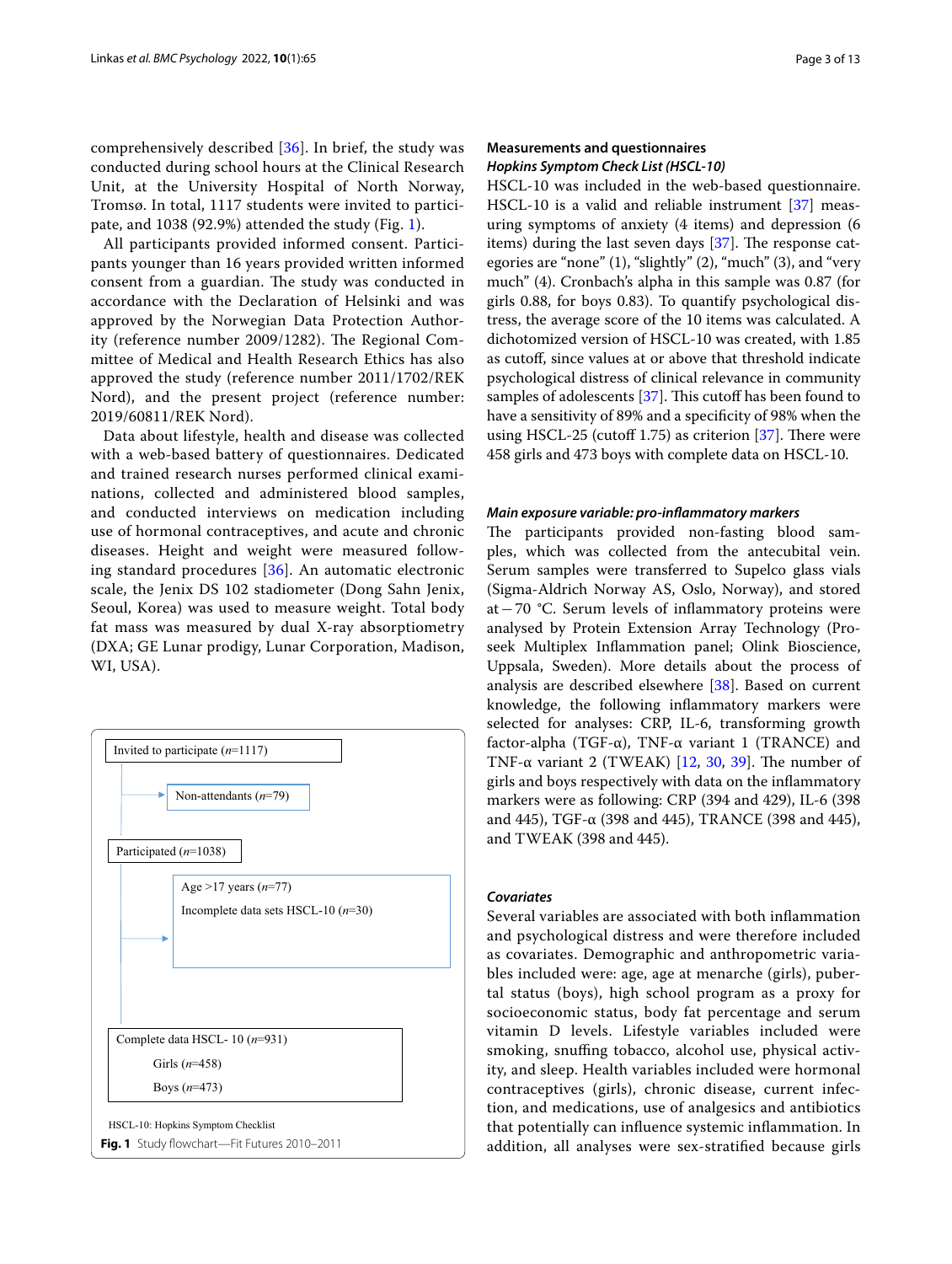show higher levels of depressive symptoms than boys during adolescence, and there are reports that the associations between infammatory markers and depressive symptoms are sex-dependent.

For smoking and snuffing tobacco, there were three alternative answers: "daily", "sometimes" and "never". Smoking and snuffing tobacco were recoded into a dichotomous variable, with "never" as the frst category, while "sometimes" and "yes" were collapsed together as the second category. This was done because a low frequency of participants reported daily smoking and a low frequency reported that they snufed sometimes. Frequency of alcohol-consumption was measured from 1 (never) to 5 (four or more times per week) and was recoded into three categories: "never", "once per month" and "twice or more per month".

Physical activity was measured by the Saltin-Grimby physical activity level scale [[40\]](#page-11-16) which addresses leisure time physical activity, asking about the type of activity and intensity in an average week during the last year. The four alternatives were: 1 (reading, watching TV, or other sedentary activity), 2 (walking, cycling or exercises at least 4 h a week), 3 (participation in recreational sports, heavy outdoor activities, snow clearing etc. at least 4 h a week) and 4 (participation in hard training or sports competitions several times each week). Physical activity was recoded into a dichotomous variable, with sedentary activities coded as zero and moderate and higher levels of activity coded as one.

For girls, pubertal status was estimated through the question: "When did you have your frst menstruation". We created a dichotomized variable, "early" (at mean 12.68 years or below) or "late" (above mean). The reliability of self-reported menarche age is established [\[41](#page-11-17)]. In boys, pubertal status was measured with the Pubertal Development Scale (PDS) [\[41](#page-11-17), [42\]](#page-11-18). Participating boys answered four questions: growth spurt, pubic hair growth, changes in voice and facial hair growth. The four alternatives were 1 (have not begun), 2 (barely started), 3 (underway), and 4 (completed). We summarized the total score on the four items and divided by four to create a mean score. Further, we used the mean score to categorize into four categories: "not begun" (mean score below 2) "barely started" (mean score from 2 to 2.99), "underway (mean score from 3 to 3.99) and "completed" (mean score of 4). For sleep, participants reported how many whole hours they normally slept every night, with the lowest category being "four hours or less" and the highest category being "12 h or more". The lowest category was coded as four hours, and the highest category was coded as 12 h. We created a dichotomous sleep variable divided by mean hours of sleep (6.95 h for girls and 7.09 h boys respectively). High school program consisted of three categories: "general studies", "sports and physical" and "vocational".

Body fat percentage was calculated as total fat mass (kg) divided by weight (kg). We created a dichotomous body fat percentage variable with cutofs on 30 and 25% in girls and boys respectively [[43\]](#page-11-19). Participants answered "yes" or "no" on questions about current infection, chronic disease and oral contraceptives, and dichotomized variables were created. Participants self-reported on their use of diferent types of medication. To assess for intake of medications that potentially infuence systemic infammation a dichotomized variable was created (medication intake). Vitamin D status was assessed by serum 25-hydroxyvitamin D (25-OH)D, analysed by high pressure liquid chromatography mass spectroscopy (LC– MS/MS) in stored sera (−80 °C) at Haukeland University Hospital, Norway [\[44](#page-11-20)]. To standardize the results according to the Vitamin D Standardization program (VSDP), stored samples were re-analysed at the Cork Centre for Vitamin D and Nutrition Research, Ireland [[45](#page-11-21)]. More details are described elsewhere  $[46]$  $[46]$ . The standardized version of (25-OH)D (nmol/L) was used as a continuous variable.

#### **Statistical analysis**

We excluded participants aged 18 years or above, and with incomplete data on the outcome variable (psychological distress as measured with HSCL-10) (Fig. [1](#page-2-0)). Data was inspected for outliers and normal distribution, using QQ plots, means and trimmed means. Exposure variables and potential confounders were tested for multicollinearity. All analyses conducted were stratifed by sex.

Chi-square test was used to compare the number of girls and boys scoring above the cutof of HSCL-10. Furthermore, variables were compared between those above and below the cutoff (with- and without psychological distress). Categorical variables were compared using Chi-Square test. Continuous variables with normally distributed data were compared with independent sample *t*-tests. Continuous variables with skewness were compared with Mann–Whitney U-test.

Binary logistic regression was conducted to estimate the odds ratio (OR) and 95% confidence intervals (CIs) between pro-inflammatory markers and psychological distress. Quartiles of inflammatory marker variables were created, and the crude associations between the quartiles of inflammatory markers and psychological distress were estimated. Subsequently, adjustment for potential confounding with stepwise regressions was conducted. Potential confounders were first tested in simple logistic regressions with the categorical version of HSCL-10 as outcome, and included when the *p*-value was below 0.05. Forward selection was stopped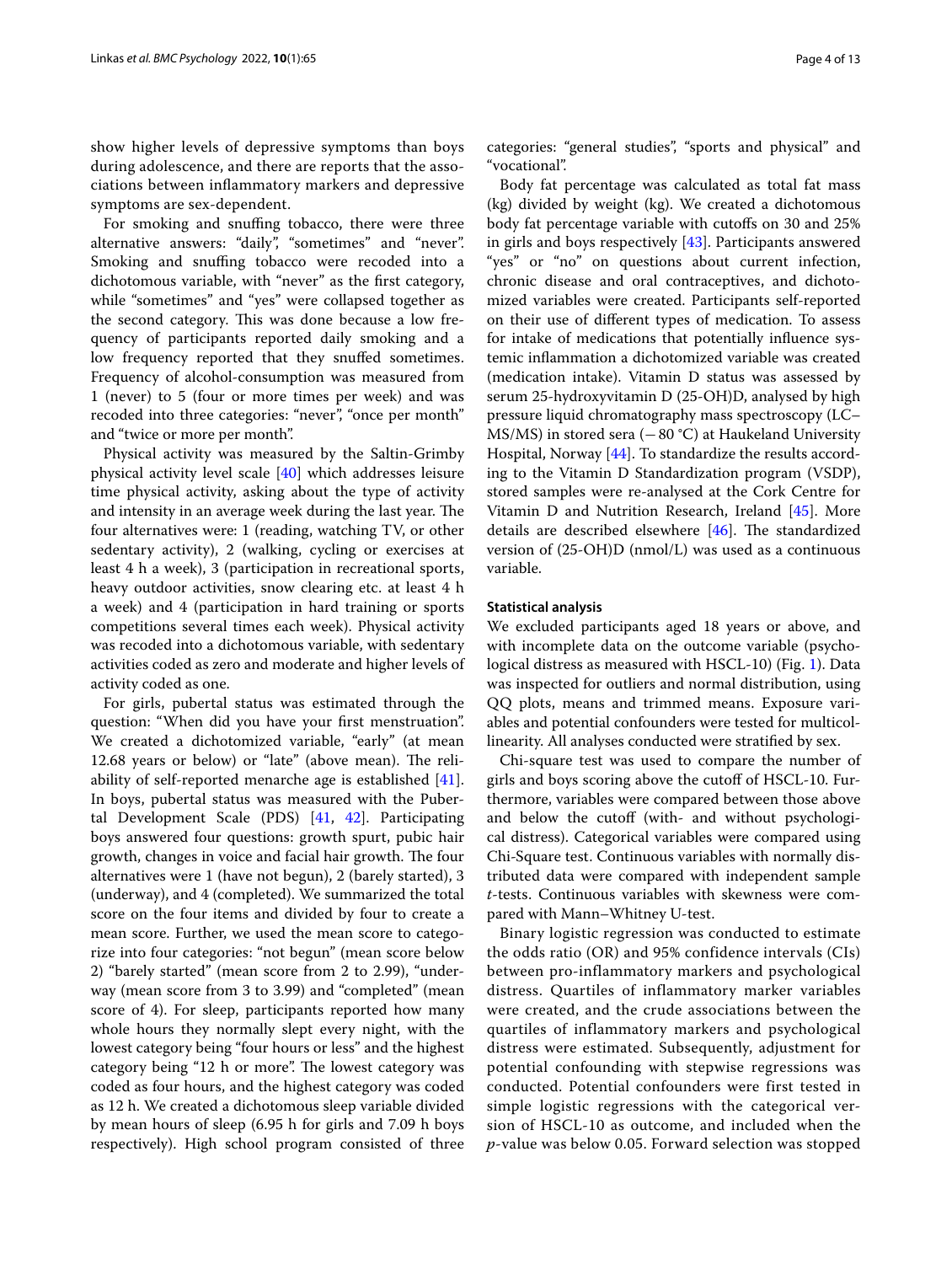when the added confounder had a *p*-value above 0.2 when added to the model.

Interaction was tested between the quartiles of the inflammatory markers and physical activity, body fat percentage and sleep [\[47–](#page-11-23)[52](#page-11-24)]. In boys, there were significant interactions between CRP and sleep  $(p=0.03)$ and between TGF- $\alpha$  and sleep ( $p = 0.04$ ). However, these interaction terms could not be included in the adjusted analysis because of too few events (13 events in boys with psychological distress and high sleep), per covariate in the models [[53](#page-11-25)].

As supplementary analyses, the mean score for the six depressive symptoms and four anxiety symptoms respectively were calculated and compared with the mean of HSCL-10. Additionally, stepwise forward logistic regressions with a dichotomous version of the six items of depressive symptoms as outcome were conducted. Also, the same stepwise regressions with continuous inflammatory markers as exposure for both the respective outcomes were conducted. Lastly, linear regressions with mean HSCL-10 as outcome were conducted.

A significance level of *p* < 0.05 as an indication of statistical significance was chosen. All statistical analyses were conducted with the Statistical Package of Social Science (SPSS v. 26).

## **Results**

#### **Prevalence of psychological distress in girls and boys**

Girls reported a mean HSCL-10 (SD) of 1.63 (0.59), and boys reported 1.35 (0.41). Corresponding median (IQR) in girls and boys were 1.40 (0.70), and 1.20 (2.20), respec-tively (Fig. [2](#page-4-0)). In girls,  $26.9\%$  ( $n=123$ ) scored above the 1.85 cutoff value of HSCL-10. In boys,  $10.8\%$  ( $n=51$ ) scored above the cutoff value. The prevalence of psychological distress was signifcantly diferent between girls and boys,  $\chi^2$  (1,  $N=931$ ) = 39.6,  $p < 0.01$ .

Characteristics by psychological distress for girls and boys are shown in Tables [1](#page-5-0) and [2](#page-7-0) respectively.

In girls with psychological distress, a higher percentage scored above the cutoff for body fat percentage, slept below 7 h, smoked, snufed tobacco, drank alcohol, were less physically active, had chronic diseases, used oral contraceptives and used medication compared to girls without psychological distress. The distribution across high school programs was signifcantly diferent for girls withand without psychological distress (Table [1](#page-5-0)).

In boys with psychological distress, a higher percentage slept below 7 h, were less physically active and had chronic diseases compared to boys without psychological distress.

## **Associations between infammatory markers and psychological distress**

In girls, crude analyses showed positive associations between all infammatory markers (in quartiles), and

<span id="page-4-0"></span>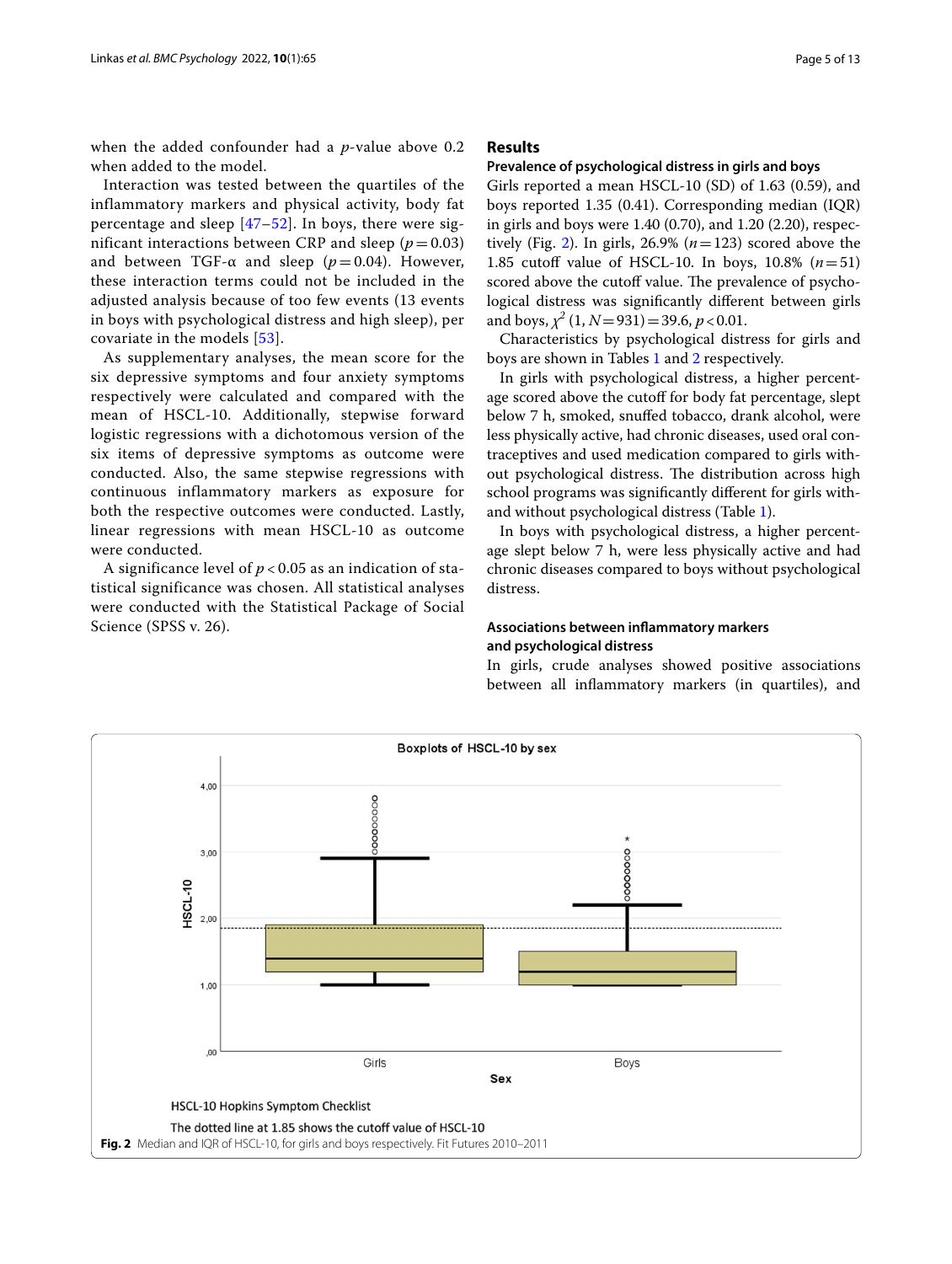## <span id="page-5-0"></span>**Table 1** Characteristics by psychological distress for girls

| Mean (SD)<br>Mean (SD)<br>n<br>n<br>Age in years Mean (SD)<br>123<br>16.15 (0.44)<br>335<br>16.13 (0.41)<br>123<br>Body fat percentage, dichotomous<br>332<br>$<$ 30<br>33.3%<br>44.9%<br>66.7%<br>$\geq 30$<br>55.1%<br>Age menarche (years)<br>121<br>331<br>40.5%<br>Early ( $\leq$ 12.68)<br>39.7%<br>Late $(>12.68)$<br>60.3%<br>59.5% | 0.23<br>0.03<br>0.88<br>< 0.01<br>< 0.01 |
|---------------------------------------------------------------------------------------------------------------------------------------------------------------------------------------------------------------------------------------------------------------------------------------------------------------------------------------------|------------------------------------------|
|                                                                                                                                                                                                                                                                                                                                             |                                          |
|                                                                                                                                                                                                                                                                                                                                             |                                          |
|                                                                                                                                                                                                                                                                                                                                             |                                          |
|                                                                                                                                                                                                                                                                                                                                             |                                          |
|                                                                                                                                                                                                                                                                                                                                             |                                          |
|                                                                                                                                                                                                                                                                                                                                             |                                          |
|                                                                                                                                                                                                                                                                                                                                             |                                          |
|                                                                                                                                                                                                                                                                                                                                             |                                          |
| Smoking<br>123<br>334                                                                                                                                                                                                                                                                                                                       |                                          |
| No, never<br>62.6%<br>85.9%                                                                                                                                                                                                                                                                                                                 |                                          |
| Yes<br>37.4%<br>14.1%                                                                                                                                                                                                                                                                                                                       |                                          |
| Snuffing<br>123<br>334                                                                                                                                                                                                                                                                                                                      |                                          |
| 53.7%<br>71.3%<br>No, never                                                                                                                                                                                                                                                                                                                 |                                          |
| Yes<br>46.3%<br>28.7%                                                                                                                                                                                                                                                                                                                       |                                          |
| Alcohol<br>123<br>335                                                                                                                                                                                                                                                                                                                       | 0.01                                     |
| Never<br>14.6%<br>26.6%                                                                                                                                                                                                                                                                                                                     |                                          |
| 46.3%<br>46.6%<br>Once per month or less                                                                                                                                                                                                                                                                                                    |                                          |
| 26.9%<br>Twice or more per month<br>39.0%                                                                                                                                                                                                                                                                                                   |                                          |
| Physical activity<br>123<br>335                                                                                                                                                                                                                                                                                                             | < 0.01                                   |
| Sedentary<br>22.0%<br>11.3%                                                                                                                                                                                                                                                                                                                 |                                          |
| Active<br>78.0%<br>88.7%                                                                                                                                                                                                                                                                                                                    |                                          |
| Sleep (h)<br>123<br>334                                                                                                                                                                                                                                                                                                                     | < 0.01                                   |
| Low $(\leq 7)$<br>51.2%<br>34.7%                                                                                                                                                                                                                                                                                                            |                                          |
| High $(>7)$<br>48.8%<br>65.3%                                                                                                                                                                                                                                                                                                               |                                          |
| Current infection<br>122<br>334                                                                                                                                                                                                                                                                                                             | 0.20                                     |
| No<br>82.8%<br>87.4%                                                                                                                                                                                                                                                                                                                        |                                          |
| Yes<br>17.2%<br>12.6%                                                                                                                                                                                                                                                                                                                       |                                          |
| Chronic disease<br>122<br>334                                                                                                                                                                                                                                                                                                               | 0.01                                     |
| No<br>59.9%<br>72.2%                                                                                                                                                                                                                                                                                                                        |                                          |
| Yes<br>41.0%<br>27.8%                                                                                                                                                                                                                                                                                                                       |                                          |
| Hormonal contraceptives<br>122<br>333                                                                                                                                                                                                                                                                                                       | < 0.01                                   |
| No<br>50.8%<br>65.8%                                                                                                                                                                                                                                                                                                                        |                                          |
| Yes<br>49.2%<br>34.2%                                                                                                                                                                                                                                                                                                                       |                                          |
| Intake of medication<br>122<br>334                                                                                                                                                                                                                                                                                                          | 0.05                                     |
| No<br>59.8%<br>69.8%                                                                                                                                                                                                                                                                                                                        |                                          |
| Yes<br>40.2%<br>30.2%                                                                                                                                                                                                                                                                                                                       |                                          |
| High school program<br>123<br>335                                                                                                                                                                                                                                                                                                           | 0.02                                     |
| General studies<br>45.5%<br>54.3%                                                                                                                                                                                                                                                                                                           |                                          |
| 4.9%<br>9.6%<br>Sports and physical                                                                                                                                                                                                                                                                                                         |                                          |
| 36.1%<br>Vocational<br>49.6%                                                                                                                                                                                                                                                                                                                |                                          |
| CRP mg/L median and IQR<br>97<br>0.72(1.39)<br>297<br>0.47(1.08)                                                                                                                                                                                                                                                                            | 0.11                                     |
| IL-6 NPX median and IQR<br>98<br>300<br>2.79(0.59)<br>2.68(0.57)                                                                                                                                                                                                                                                                            | 0.05                                     |
| TGF- a NPX median and IQR<br>98<br>300<br>3.90 (0.71)<br>3.90(0.80)                                                                                                                                                                                                                                                                         | 0.91                                     |
| TRANCE NPX median and IQR<br>98<br>300<br>5.62(0.77)<br>5.53 (0.76)                                                                                                                                                                                                                                                                         | 1.00                                     |
| TWEAK NPX MEDIAN and IQR<br>98<br>8.94 (0.51)<br>300<br>8.88 (0.42)                                                                                                                                                                                                                                                                         | 0.87                                     |
| Vitamin D nmol/L median and IQR<br>98<br>39.36 (25.94)<br>300<br>41.90 (24.07)                                                                                                                                                                                                                                                              | 0.65                                     |

Fit futures 2010–2011 (n=458)

With psychological distress: a score above 1.85 on HSCL-10

Without psychological distress: a score below 1.85 on HSCL-10

Mean (SD) of continuous variable and percentages of categorical variables are reported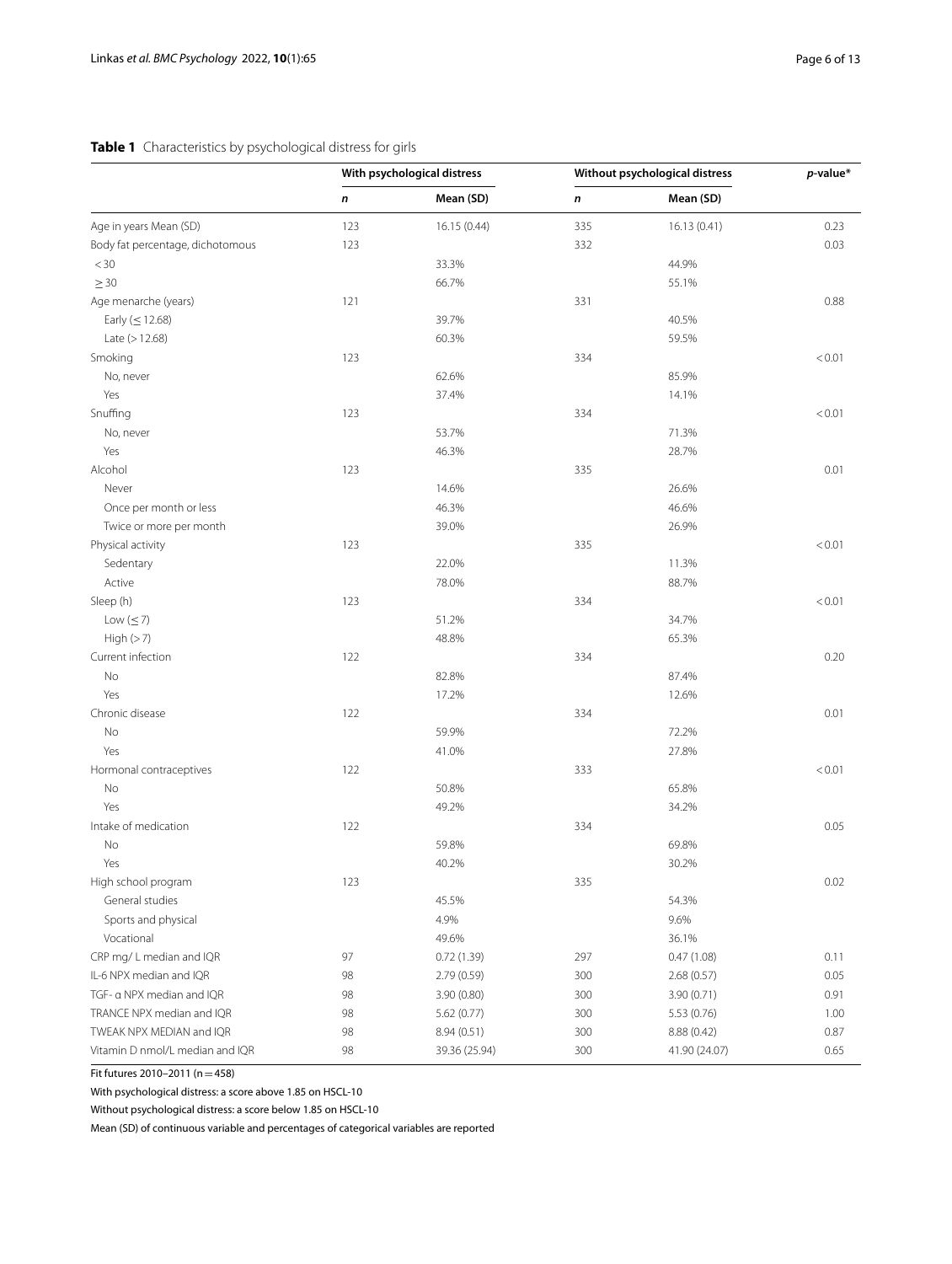#### **Table 1** (continued)

Median and IQR are reported for infammatory markers and Vitamin D

Intake of medication: Intake of medications, analgetics or antibiotics in the last 24 h Vitamin D: Standardized version of (25-OH)D

*CRP* C-reactive protein, *IL6-α* Interleukin 6 alpha, *TGF-α* Transforming growth factor alpha, *TRANCE* tumor necrosis factor-related activation-induced cytokine (O14788: TNF-related activation-induced cytokine within limits of detection), *TWEAK* Tumor necrosis factor-like weak inducer of apoptosis (O43508: TNF-like weak inducer of apoptosis within limits of detection), *NPX* Normalized protein expression

\*Chi-Square for categorical variables and t-test or Mann Whitney U for continuous variables

HSCL-10. The highest OR  $(95\% \text{ CI})$  was found for IL-6, 1.21 (0.98, 1.48). In boys, all crude associations were positive, except for those between TWEAK, TRANCE and HSCL-10. The highest OR (95% CI) was found for TGFα, 1.20 (0.91, 1.58). However, none of these associations were statistically signifcant. Further, there were no signifcant fndings in the adjusted analyses (Table [3](#page-8-0)). Body fat percentage did not confound the associations in any of the adjusted analyses.

#### **Supplementary analysis**

Using the six items measuring depressive symptoms as outcome did not alter the non-signifcant associations. All p-values were above 0.06 (Additional fle [1](#page-10-16)). Neither using continuous infammatory markers as exposure did alter the non-signifcant outcomes. All p-values were above 0.14 with HSCL-10 as outcome (Additional fle [2](#page-10-17)) and all p-values were above 0.10 with the six depressive symptoms items as outcome (Additional fle [3\)](#page-10-18). Lastly, there were no signifcant crude nor adjusted associations in the linear regressions with mean HSCL-10 as outcome. All p-values were above 0.14 (Additional file [4\)](#page-10-19).

## **Discussion**

In this sample of 15–17 years old adolescents, girls reported a statistically signifcantly higher prevalence of psychological distress than boys. There were no statistically signifcant associations between any of the pro-infammatory markers and psychological distress, neither for girls nor boys. After adjustment for potential confounders, the associations remained statistically non-signifcant.

#### **Prevalence of psychological distress**

The sex difference in prevalence of psychological distress is consistent with previous studies on this age group [\[32](#page-11-7), [54\]](#page-11-26). Kleppang et al. found a corresponding sex diference in a Norwegian sample of 15–16 year olds, measuring psychological distress with HSCL-10 in 2009 [\[34](#page-11-10)]. Similar sex diferences were also found in a study when a subset of HSCL-10 was used (the six items that measure depressive symptoms were included, whilst anxiety items were excluded). This was a study from 2015 on a

Norwegian sample aged  $13-16$  years  $[55]$ . The proportions of psychological distress in girls and boys in this age group seems to be consistent [\[56](#page-11-28), [57](#page-11-29)].

The finding that psychological distress differs according to several lifestyle factors is consistent with another study on Norwegian adolescents aged 13–18 years [\[58](#page-11-30)]. Diferences in psychological distress according to socioeconomic status (high school as a proxy in the present study) [\[59](#page-11-31)], body fat percentage [[60\]](#page-11-32) oral contraceptives use  $[61]$ , medication use  $[62-65]$  $[62-65]$  $[62-65]$ , and the prevalence of chronic diseases [[66\]](#page-12-0) are also reported in other studies.

## **Associations between pro-infammatory markers and psychological distress**

This study investigated five inflammatory markers, separately for girls and boys, and could not show any signifcant associations with psychological distress in crude or adjusted analyses. Thus, this study does not provide any indications for cross-sectional associations between infammatory markers and psychological distress in adolescents.

In line with the results in this study, there are several studies that report no associations between infammatory markers and depressive symptoms. Chaiton et al. [[32](#page-11-7)] found no crude or adjusted associations between CRP and depressive symptoms in a sample of 1532 healthy adolescents aged 13-16. They used the Center for Epidemiologic Studies Depression Scale (CES-D) to measure depressive symptoms. CES-D consists of 20 items measuring depressive symptoms in the general population. This outcome is somewhat different from HSCL-10, which measures psychological distress more generally, including 4 items about anxiety symptoms. However, since most of the HSCL-10 items measure depressive symptoms, and both scales measure primarily subclinical burdens and can be used to identify individuals with risk of clinical burdens, they probably have a high degree of concordance. Supporting this, measures of anxiety and depression generally have high correlations during adolescence [[67](#page-12-1)]. In the supplementary analyses, conducting the regressions with the 6 depressive symptoms as outcome did not alter the fndings, indicating that including anxiety items to the outcome variable was not the reason why we did not fnd any signifcant associations.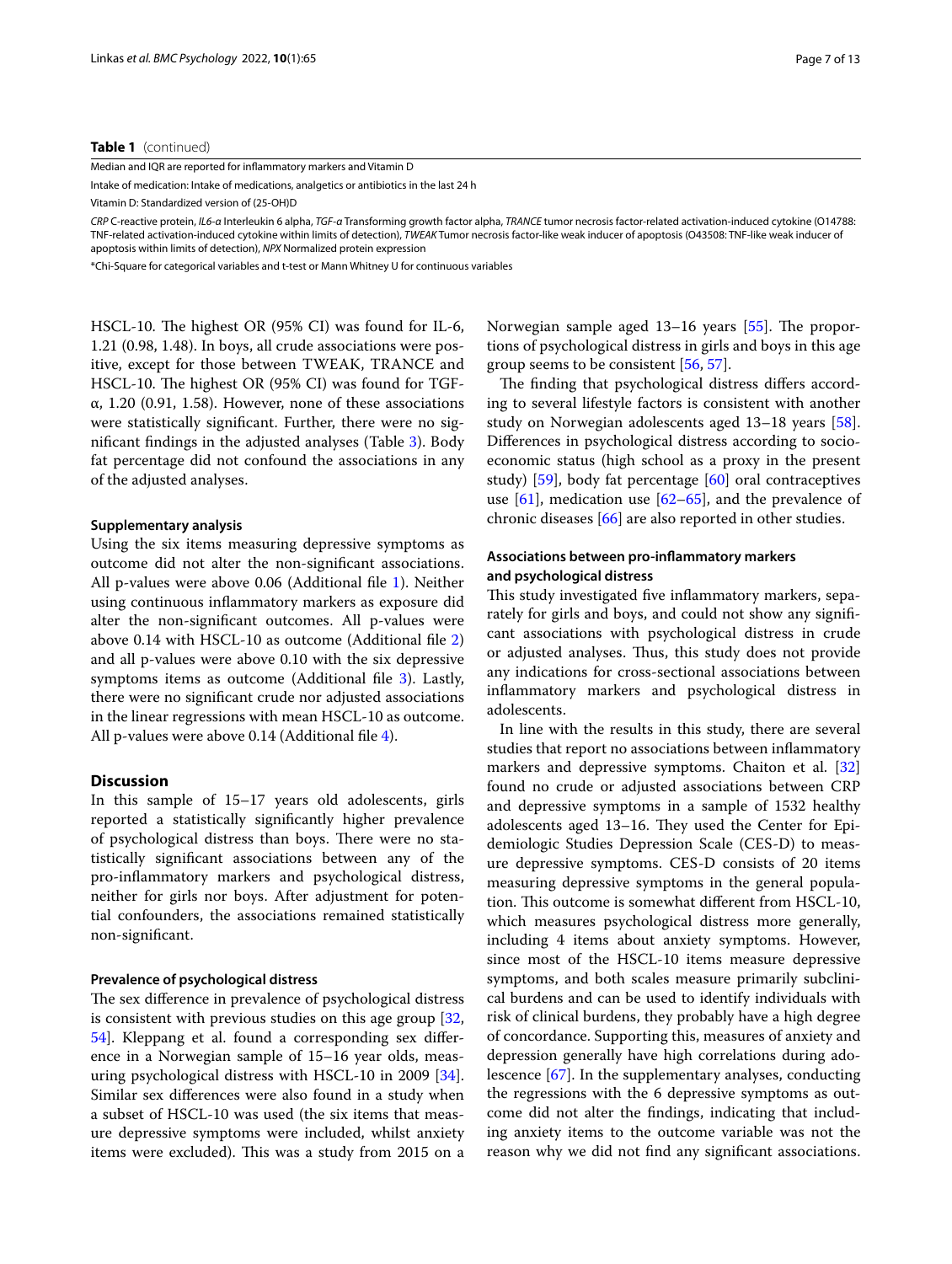## <span id="page-7-0"></span>**Table 2** Characteristics by psychological distress for boys

|                                  | With psychological distress |               | Without psychological distress |               | $p$ -value* |
|----------------------------------|-----------------------------|---------------|--------------------------------|---------------|-------------|
|                                  | n                           | Mean (SD)     | n                              | Mean (SD)     |             |
| Age in years mean (SD)           | 51                          | 16.14 (0.49)  | 422                            | 16.05 (0.45)  | 0.09        |
| Body fat percentage, dichotomous | 50                          |               | 422                            |               | 0.41        |
| < 25                             |                             | 68%           |                                | 73.5%         |             |
| $\geq$ 25                        |                             | 32%           |                                | 26.5%         |             |
| PDS status                       | 42                          |               | 334                            |               | 0.52        |
| Completed                        |                             | 23.8%         |                                | 16.8%         |             |
| Underway                         |                             | 69.0%         |                                | 74.6%         |             |
| Barely started                   |                             | 7.1%          |                                | 8.7%          |             |
| Not begun                        |                             | 0%            |                                | 0%            |             |
| Smoking                          | 51                          |               | 422                            |               | 0.07        |
| No, never                        |                             | 66.7%         |                                | 78.0%         |             |
| Yes                              |                             | 33.3%         |                                | 22.0%         |             |
| Snuffing                         | 51                          |               | 421                            |               | 0.50        |
| No, never                        |                             | 54.9%         |                                | 59.9%         |             |
| Yes                              |                             | 45.1%         |                                | 40.1%         |             |
| Alcohol                          | 51                          |               | 420                            |               | 0.32        |
| Never                            |                             | 31.4%         |                                | 32.9%         |             |
| Once per month or less           |                             | 29.4%         |                                | 37.6%         |             |
| Twice or more per month          |                             | 39.2%         |                                | 29.5%         |             |
| Physical activity                | 51                          |               | 422                            |               | < 0.01      |
| Sedentary                        |                             | 49.0%         |                                | 27.0%         |             |
| Active                           |                             | 51.0%         |                                | 73.0%         |             |
| Sleep (h)                        | 51                          |               | 415                            |               | 0.01        |
| Low $(\leq 7)$                   |                             | 74.5%         |                                | 54.9%         |             |
| High(>7)                         |                             | 25.5%         |                                | 45.1%         |             |
| Current infection                | 51                          |               | 421                            |               | 0.86        |
| No                               |                             | 86.3%         |                                | 87.2%         |             |
| Yes                              |                             | 13.7%         |                                | 12.8%         |             |
| Chronic disease                  | 51                          |               | 420                            |               | 0.02        |
| No                               |                             | 58.8%         |                                | 74.8%         |             |
| Yes                              |                             | 41.2%         |                                | 25.2%         |             |
| Intake of medication             | 51                          |               | 421                            |               | 0.57        |
| No                               |                             | 78.4%         |                                | 81.7%         |             |
| Yes                              |                             | 21.6%         |                                | 18.3%         |             |
| High school program              | 51                          |               | 422                            |               | 0.12        |
| General studies                  |                             | 39.2%         |                                | 28.7%         |             |
| Sports and physical              |                             | 5.9%          |                                | 14.7%         |             |
| Vocational                       |                             | 54.9%         |                                | 56.6%         |             |
| CRP mg/L median and IQR          | 44                          | 0.47(1.22)    |                                |               |             |
|                                  | 385                         | 0.49(0.78)    | 0.64                           |               |             |
| IL-6 NPX median and IQR          | 47                          | 2.76(0.61)    | 398                            | 2.72(0.62)    | 0.82        |
| TGF- a NPX median and IQR        | 47                          | 3.75(0.68)    | 398                            | 3.61(0.74)    | 0.09        |
| TRANCE NPX median and IQR        | 47                          | 6.01(0.77)    | 398                            | 6.04(0.65)    | 0.99        |
| TWEAK NPX median and IQR         | 47                          | 9.00(0.30)    | 398                            | 9.02(0.37)    | 0.15        |
| Vitamin D nmol/L median and IQR  | 47                          | 25.91 (15.81) | 399                            | 30.44 (21.43) | 0.01        |
|                                  |                             |               |                                |               |             |

Fit futures 2010–2011,  $(n=473)$ 

With psychological distress: a score above 1.85 on HSCL-10

Without psychological distress: a score below 1.85 on HSCL-10

Mean (SD) of continuous variable and percentages of categorical variables are reported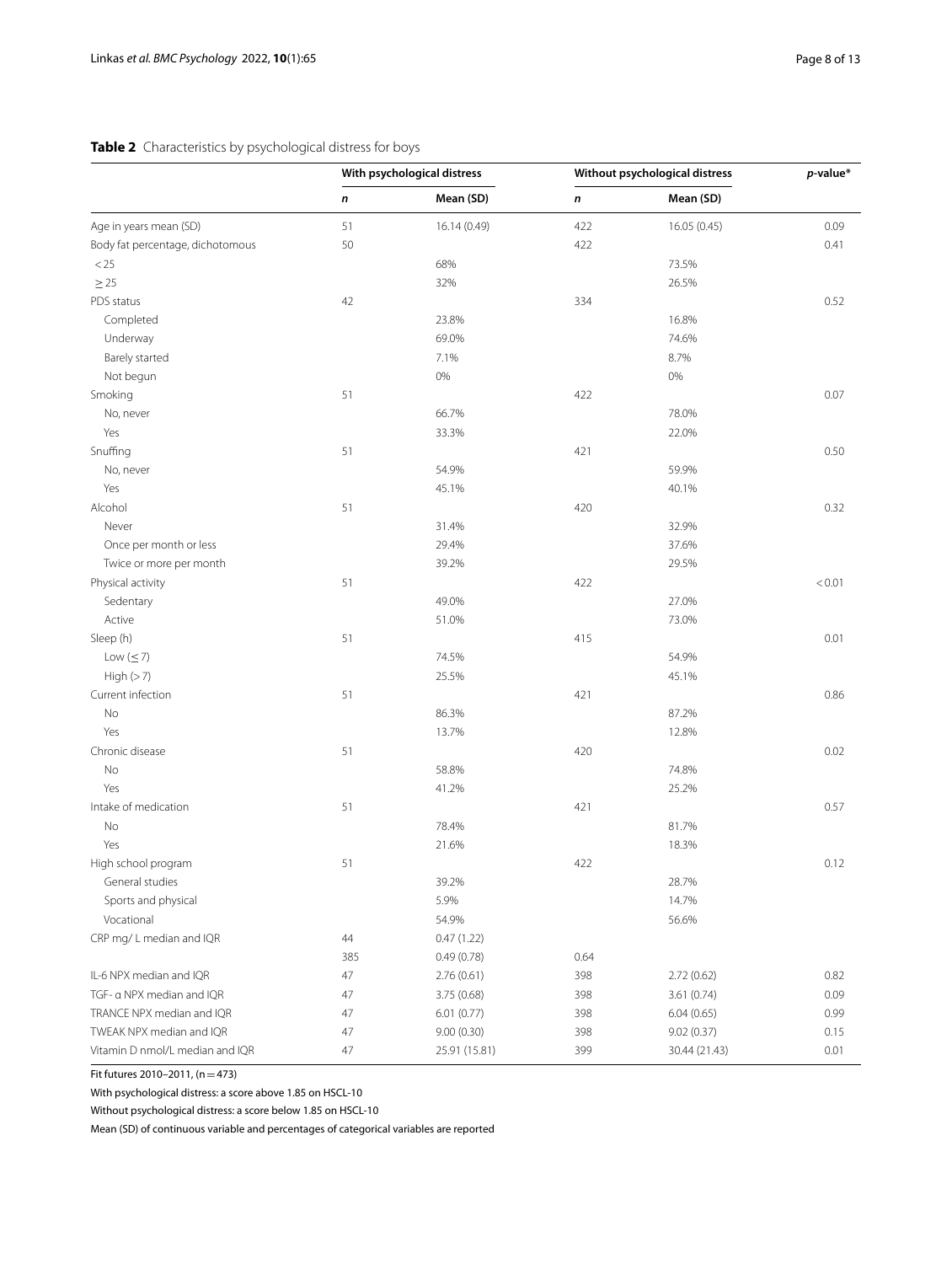#### **Table 2** (continued)

Median and IQR are reported for infammatory markers and Vitamin D

PDS status: Pubertal Development Scale status

Intake of medication: Intake of medications, analgetics or antibiotics in the last 24 h

Vitamin D: Standardized version of (25-OH)D

*CRP* C-reactive protein, *IL6-α* Interleukin 6 alpha, *TGF-α* Transforming growth factor alpha, *TRANCE* Tumor Necrosis Factor-related activation-induced cytokine (O14788: TNF-related activation-induced cytokine within limits of detection), *TWEAK* Tumor necrosis factor-like weak inducer of apoptosis (O43508: TNF-like weak inducer of apoptosis within limits of detection), *NPX* Normalized protein expression

\*Chi-square for categorical variables and *t*-test or Mann Whitney U for continuous variables

<span id="page-8-0"></span>**Table 3** Crude and adjusted associations between quartiles of infammatory proteins and HSCL-10

|                        | Crude analysis |                     |         | <b>Adjusted analysis</b> |                     |                 |  |
|------------------------|----------------|---------------------|---------|--------------------------|---------------------|-----------------|--|
|                        | $\mathsf{n}$   | Odds ratio (95% CI) | p-value | $\mathbf n$              | Odds ratio (95% CI) | <i>p</i> -value |  |
| Girls                  |                |                     |         |                          |                     |                 |  |
| CRP quartiles          | 394            | 1.18(0.96, 1.45)    | 0.11    | 389                      | 1.11 (0.90, 1.39)   | 0.33            |  |
| IL-6 quartiles         | 398            | 1.21 (0.98, 1.48)   | 0.08    | 393                      | 1.15 (0.92, 1.42)   | 0.22            |  |
| TGF-a quartiles        | 398            | 1.01 (0.82, 1.24)   | 0.92    | 393                      | 1.03(0.83, 1.28)    | 0.80            |  |
| TRANCE quartiles       | 398            | 1.07 (0.87, 1.31)   | 0.53    | 393                      | 1.13 (0.90, 1.40)   | 0.29            |  |
| <b>TWEAK</b> quartiles | 398            | 1.02(0.83, 1.25)    | 0.84    | 393                      | 1.11(0.89, 1.38)    | 0.35            |  |
| Boys                   |                |                     |         |                          |                     |                 |  |
| CRP quartiles          | 429            | 1.04(0.79, 1.37)    | 0.79    | 420                      | 1.00(0.75, 1.33)    | 0.98            |  |
| IL-6 quartiles         | 444            | 1.05 (0.80, 1.38)   | 0.73    | 435                      | 0.99(0.75, 1.32)    | 0.95            |  |
| TGF-a quartiles        | 444            | 1.20 (0.91, 1.58)   | 0.19    | 435                      | 1.190 (0.89, 1.59)  | 0.23            |  |
| TRANCE quartiles       | 445            | 0.99(0.76, 1.30)    | 0.95    | 436                      | 0.99(0.75, 1.30)    | 0.91            |  |
| <b>TWEAK</b> quartiles | 445            | 0.87(0.66, 1.14)    | 0.31    | 436                      | 0.88(0.62, 1.16)    | 0.35            |  |

For girls, the adjusted models for CRP, IL-6, TGF-α and TRANCE included the following covariates: smoking, physical activity and chronic disease

The adjusted TWEAK model included the following covariates: smoking, snufng tobacco, physical activity and chronic disease

For boys, adjusted model for all infammatory markers included the following covariates: physical activity, sleep and chronic disease

Correspondingly, another study found no cross-sectional associations between IL-6 and Children's Depression Inventory (CDI), as a measure of depressive symptoms  $[68]$  $[68]$ . As in the present study, this study was also conducted in a community sample, with 288 participants, 51.4% girls and a mean age of 16.33 years. In sum, across samples of diferent ages, and with the use of diferent measures of psychological distress, there is generally a lack of associations in healthy adolescents. This suggests that the null-fndings are neither related to age nor to the use of HSCL-10 as a measure of psychological distress.

In contrast to the present null fndings, there are studies that found associations between infammatory markers and depressive symptoms in adolescents. Tabatabaeizadeh et al. [[31\]](#page-11-6) found an association between CRP and depressive symptoms in 563 girls aged 12–18 years. This was a cross-sectional case–control study, which used the Beck depression Inventory-II (BDI-II). The study included 244 cases with mild to severe depression, and 319 age matched controls without depressive symptoms. Severe depressive symptoms had the strongest association with CRP, followed by moderate and mild symptoms. This is in line with previous research showing that the strongest associations with infammatory markers are found with more severe symptoms and in clinical samples [\[69\]](#page-12-3). In contrast, the sample in the present study had low levels of psychological distress and is therefore not directly comparable with case-studies with higher proportions of participants having depressive symptoms.

#### **Interpretations**

When using cross-sectional data, the duration of the elevation of infammatory markers is unknown. It is possible that infammation needs to persist over a certain time period to infuence the brain enough to result in increased levels of depressive symptoms [[39,](#page-11-15) [70](#page-12-4)[–72](#page-12-5)]. Indeed, it has been suggested that the strongest associations between infammatory markers and depressive symptoms in adolescents are found in prospective studies where time to follow-up is at least 13 months [\[35](#page-11-11)]. Findings indicate that the same mechanism is present at older age (aged>60 years), with corresponding fndings of prospective associations and lack of cross-sectional associations [[73\]](#page-12-6). Further, the elevated risk for depressive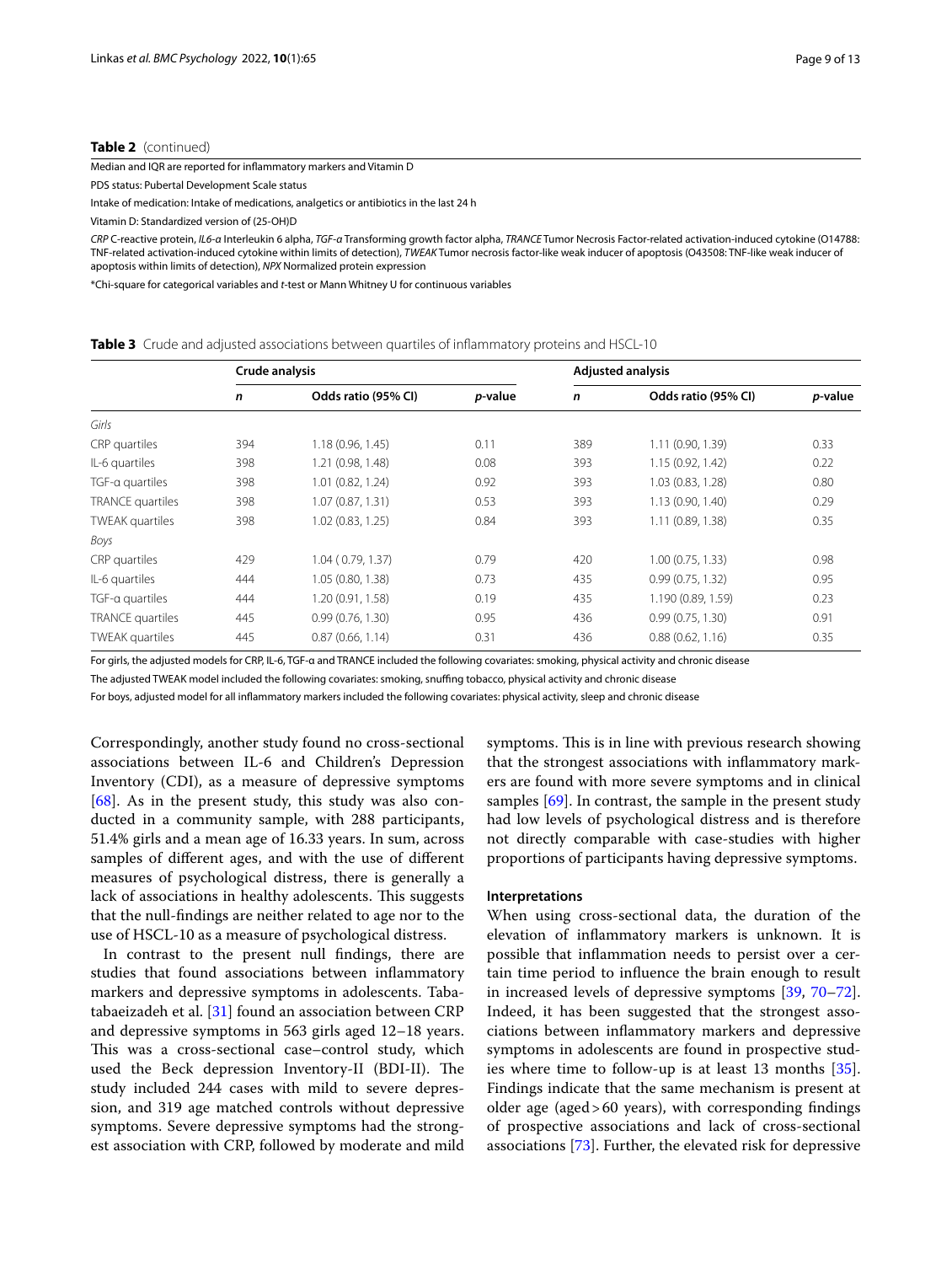disorder found in patients with infammatory conditions [[11\]](#page-10-10) supports that enduring inflammation is associated with increased levels of depressive symptoms. It is possible that the duration of elevated infammatory markers may have been short, or even acute, for many of the participants in the present study.

Another possibility mentioned by Chaiton et al. [\[32\]](#page-11-7) is that the pathophysiology of depression is diferent in adolescents and adults. Therefore, the association between infammation and depressive symptoms found in healthy adults will not necessarily be present among healthy adolescents. The association may also be weaker during adolescence since adolescents in general have lower levels of infammation compared to adults [[30\]](#page-11-5). Lower levels of inflammation make it more difficult to detect associations with depressive symptoms in adolescents. Furthermore, it is possible that the positive associations we found in this study might have been signifcant with a larger sample size.

The lack of associations may be caused by using HSCL-10, which is a combination of depressive and anxiety symptoms, as outcome. Depression consists of diferent symptoms, which seem to associate diferently with inflammation [[74](#page-12-7), [75\]](#page-12-8). For example, inflammation has been found to associate specifcally with sleeping problems and lack of energy  $[76]$ . The trend in psychoneuroimmunology research is therefore to investigate associations with diferent types of symptoms. Investigating diferent symptoms also increases power compared to using total symptoms [[77\]](#page-12-10).

#### *Strengths and limitations*

This study has several strengths. Firstly, the study was conducted on a sample of healthy adolescents and the attendance rate was very high. Adolescents represent an understudied population in general and with respect to the association between infammation and depressive symptoms literature is scarce. One advantage of studying this age group is less noise from confounders, such as chronic diseases and obesity, typically more common in older subjects [[30](#page-11-5)]. Secondly, all analyses were sex-stratifed, since earlier studies have shown sex-diferences in prevalence of both psychological distress and associations between infammatory markers and depressive symptoms. Finally, we included an array of infammatory markers that have been recommended by previous systematic reviews [[30](#page-11-5)], that allowed us to explore the associations of diferent infammatory markers with psychological distress.

This study has some limitations. The cross-sectional design restrict interpretations and we cannot infer causality. Further, the design measures outcome and exposure at the same time and cannot assess persistent infammation. Secondly, we used self-report of psychological distress. This may not be as clinically relevant as diagnostic interviews. However, HSCL-10 is a reliable and valid instrument to measure psychological distress, with high sensitivity and specifcity with the applied cutoff of 1.85  $[37]$  $[37]$ . Thirdly, the sample size of this study may be too small to detect weak associations as previously found in large adult population samples, with approximately 70,000 participants [[20](#page-10-15), [21\]](#page-11-0). Even though larger sample sizes permit the detection of statistically signifcant associations between infammatory markers and depressive symptoms, these associations may not be clinically relevant. Thus, smaller sample sizes, like the one used in this study, are still useful to investigate potential associations of clinical signifcance. Fourthly, we used dichotomous variables for current infection and chronic disease respectively. Thus, when assessing potential confounding, we did not examine diferent types of infection and chronic disease. Future studies, with bigger samples may beneft from discriminating between diferent kinds of infections and chronic diseases. However, the relatively few cases with psychological distress in our study (especially in boys) justify our adjustment for dichotomous versions of infection and chronic disease. Finally, since blood samples used in this study were collected from non-fasting participants, they may have been afected by diurnal efects [[78\]](#page-12-11). Nonetheless, measurement errors are probably random in association with the outcome [[79\]](#page-12-12).

## **Conclusion**

According to this study, the prevalence of psychological distress is higher in girls than in boys aged 15–17 years of age. The prevalence found in both girls and boys corroborates with previous fndings in this age group. No evidence was found for associations between pro-infammatory markers and psychological distress in healthy adolescents aged 15–17 years.

It is recommended to conduct prospective studies to elucidate possible longitudinal mechanisms and directionality. Future studies should also consider using larger sample sizes to detect possible signifcant positive associations.

#### **Abbreviations**

(25-OH)D: Serum 25-hydroxyvitamin D; BDI-II: Beck depression Inventory-II; CDI: Children's Depression Inventory; CES-D: Center for Epidemiologic Studies Depression Scale; CRP: C-reactive protein (CRP); GAD: Generalized anxiety disorder; HSCL-10: Hopkins Symptom Checklist; IL-6: Interleukin 6 (IL-6); PDS: Pubertal Development Scale; TGF-α: Transforming growth factor-alpha; TNF-α: Tumor necrosis factor alpha; TRANCE: Tumor necrosis factor alpha variant 1; TWEAK: Tumor necrosis factor alpha variant 2; VSDP: Vitamin D Standardization program.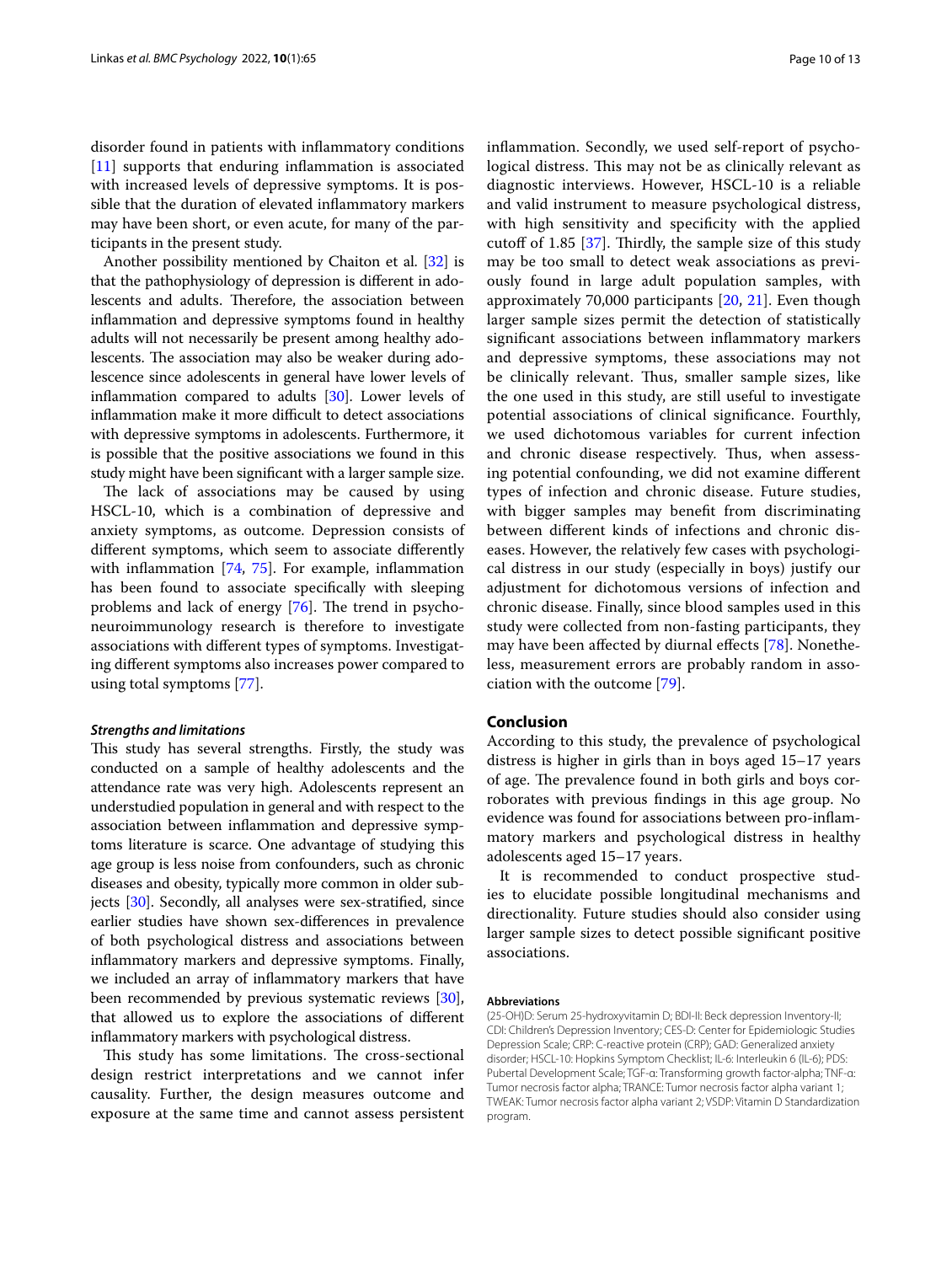## **Supplementary Information**

The online version contains supplementary material available at [https://doi.](https://doi.org/10.1186/s40359-022-00779-8) [org/10.1186/s40359-022-00779-8](https://doi.org/10.1186/s40359-022-00779-8).

<span id="page-10-16"></span>Additional file 1. Associations between quartiles of inflammatory-proteins and six depression-items from HSCL-10, by logistic forward stepwise regression.

<span id="page-10-17"></span>**Additional fle 2.** Crude and adjusted associations between continu‑ ous infammatory-proteins and HSCL-10, by logistic forward stepwise regression.

<span id="page-10-18"></span>**Additional file 3.** Associations between continuous inflammatory-proteins and six depression-items from HSCL-10, by logistic forward stepwise regression

<span id="page-10-19"></span>Additional file 4. Crude and adjusted associations quartiles of inflammatory proteins and HSCL-10, by linear regressions.

#### **Acknowledgements**

The publication charges for this article have been funded by a grant from the publication fund of UiT The Arctic University of Norway

#### **Authors' contributions**

N.A., A.S.F, G.G, and L.A.A. contributed to the study conception and design. Material preparation, data collection and analysis were performed by J.L., T.C., L.A.A, and G.C. The frst draft of the manuscript was written by J.L. and all authors commented on previous versions of the manuscript. All authors read and approved the fnal manuscript.

#### **Funding**

Open Access funding provided by UiT The Arctic University of Norway The research project is fnanced through Department of Health and Care Sciences, UiT Arctic University of Norway.

#### **Availability of data and materials**

The dataset supporting the conclusions of this article is available in the Tromsø-study repository, [https://uit.no/research/tromsostudy.](https://uit.no/research/tromsostudy)

#### **Declarations**

#### **Ethics approval and consent to participate**

All procedures performed in studies involving human participants were in accordance with the ethical standards of the institutional and/or national research committee and with the 1964 Helsinki declaration and its later amendments or comparable ethical standards. The study was approved by the Norwegian Data Protection Authority (Reference Number 2009/1282) and the Regional Committee of Medical and Health Research Ethics has also approved the study (Reference Number 2011/1702/REK Nord), and the present project (Reference Number: 2019/60811/REK Nord). Participants younger than 16 years also provided written informed consent from a guardian.

#### **Consent for publication**

Not applicable.

#### **Competing interests**

The authors declare no competing interests.

#### **Author details**

<sup>1</sup> Department of Health and Care Sciences, UiT The Arctic University of Norway, Lodve Langesgate 2, 8514 Narvik, Norway. <sup>2</sup>Institute of Public Health, College of Medicine and Health Sciences, United Arab Emirates University, Al Ain, UAE.<sup>3</sup> Department of Psychology, UiT The Arctic University of Norway, Tromsø, Norway. 4 Department of Health and Care Sciences, UiT The Arctic University of Norway, Tromsø, Norway. <sup>5</sup> Faculty of Health and Care Sciences, Molde University College, Molde, Norway. <sup>6</sup> Division of Internal Medicine, University Hospital of North Norway, Tromsø, Norway. <sup>7</sup>Institute of Clinical Medicine, UiT - The Arctic University of Norway, Tromsø, Norway. <sup>8</sup>School of Sport Sciences,

UiT The Arctic University of Norway, Alta, Norway. <sup>9</sup> Finnmark Hospital Trust, Alta, Norway.

Received: 7 May 2021 Accepted: 10 March 2022 Published: 15 March 2022

#### **References**

- <span id="page-10-0"></span>Kessler RC, Bromet EJ. The epidemiology of depression across cultures. Annu Rev Public Health. 2013;34:119–38.
- <span id="page-10-1"></span>2. Polanczyk GV, Salum GA, Sugaya LS, Caye A, Rohde LA. Annual research review: a meta-analysis of the worldwide prevalence of mental disorders in children and adolescents. J Child Psychol Psychiatry. 2015;56(3):345–65.
- <span id="page-10-2"></span>3. Silva SA, Silva SU, Ronca DB, Goncalves VSS, Dutra ES, Carvalho KMB. Common mental disorders prevalence in adolescents: a systematic review and meta-analyses. PLoS ONE. 2020;15(4):23–2007.
- <span id="page-10-3"></span>4. Bakken A. Ungdata 2019: Nasjonale resultater (9/19) [NORWEGIAN]. [NORWEGIAN]; 2019 [NORWEGIAN]. [https://oda.oslomet.no/oda-xmlui/](https://oda.oslomet.no/oda-xmlui/bitstream/handle/20.500.12199/2252/Ungdata-2019-Nettversjon.pdf?sequence=3&isAllowed=y) [bitstream/handle/20.500.12199/2252/Ungdata-2019-Nettversjon.pdf?](https://oda.oslomet.no/oda-xmlui/bitstream/handle/20.500.12199/2252/Ungdata-2019-Nettversjon.pdf?sequence=3&isAllowed=y) sequence=3&isAllowed=y.
- <span id="page-10-4"></span>5. [Mirowsky J, Ross CE. Measu](https://oda.oslomet.no/oda-xmlui/bitstream/handle/20.500.12199/2252/Ungdata-2019-Nettversjon.pdf?sequence=3&isAllowed=y)rement for a human science. J Health Soc Behav. 2002;43(2):152–70.
- <span id="page-10-5"></span>6. Letcher P, Sanson A, Smart D, Toumbourou JW. Precursors and correlates of anxiety trajectories from late childhood to late adolescence. J Clin Child Adolesc Psychol. 2012;41(4):417–32.
- <span id="page-10-6"></span>7. van Lang ND, Ferdinand RF, Verhulst FC. Predictors of future depression in early and late adolescence. J Afect Disord. 2007;97(1–3):137–44.
- <span id="page-10-7"></span>8. Thapar A, Collishaw S, Pine DS, Thapar AK. Depression in adolescence. Lancet. 2012;379(9820):1056–67.
- <span id="page-10-8"></span>9. Ur E, White PD, Grossman A. Hypothesis: cytokines may be activated to cause depressive illness and chronic fatigue syndrome. Eur Arch Psychiatry Clin Neurosci. 1992;241(5):317–22.
- <span id="page-10-9"></span>10. Smith RS. The macrophage theory of depression. Med Hypotheses. 1991;35(4):298–306.
- <span id="page-10-10"></span>11. Leighton SP, Nerurkar L, Krishnadas R, Johnman C, Graham GJ, Cavanagh J. Chemokines in depression in health and in infammatory illness: a systematic review and meta-analysis. Mol Psychiatry. 2018;23(1):48–58.
- <span id="page-10-11"></span>12. Haapakoski R, Mathieu J, Ebmeier KP, Alenius H, Kivimaki M. Cumulative meta-analysis of interleukins 6 and 1beta, tumour necrosis factor alpha and C-reactive protein in patients with major depressive disorder. Brain Behav Immun. 2015;49:206–15.
- <span id="page-10-12"></span>13. Michopoulos V, Powers A, Gillespie CF, Ressler KJ, Jovanovic T. Inflammation in fear- and anxiety-based disorders: PTSD, GAD, and beyond. Neuropsychopharmacology. 2017;42(1):254–70.
- 14. Naude PJW, Roest AM, Stein DJ, de Jonge P, Doornbos B. Anxiety disorders and CRP in a population cohort study with 54,326 participants: the LifeLines study. World J Biol Psychiatry. 2018;19(6):461–70.
- 15. Pitsavos C, Panagiotakos DB, Papageorgiou C, Tsetsekou E, Soldatos C, Stefanadis C. Anxiety in relation to infammation and coagulation markers, among healthy adults: the ATTICA study. Atherosclerosis. 2006;185(2):320–6.
- 16. Vogelzangs N, Beekman AT, de Jonge P, Penninx BW. Anxiety disorders and infammation in a large adult cohort. Transl Psychiatry. 2013;3(4):e249.
- 17. Tayefi M, Shafiee M, Kazemi-Bajestani SMR, Esmaeili H, Darroudi S, Khakpouri S, et al. Depression and anxiety both associate with serum level of hs-CRP: a gender-stratifed analysis in a population-based study. Psychoneuroendocrinology. 2017;81:63–9.
- <span id="page-10-13"></span>18. Lee ST. Infammation, depression, and anxiety disorder: a populationbased study examining the association between Interleukin-6 and the experiencing of depressive and anxiety symptoms. Psychiatry Res. 2020;285:112809.
- <span id="page-10-14"></span>19. Drapeau A, Marchand A, Beaulieu-Prévost D. Epidemiology of psychological distress. In: LAbate L, editor. Mental Illnesses-understanding, prediction and control. INTECH; 2012. p. 105–34.
- <span id="page-10-15"></span>20. Baek JH, Lee H, Myung W, Kim H, Choi Y-H, Kim DK, et al. The association between infammatory markers and general psychological distress symptoms. Gen Hosp Psychiatry. 2019;56:9–12.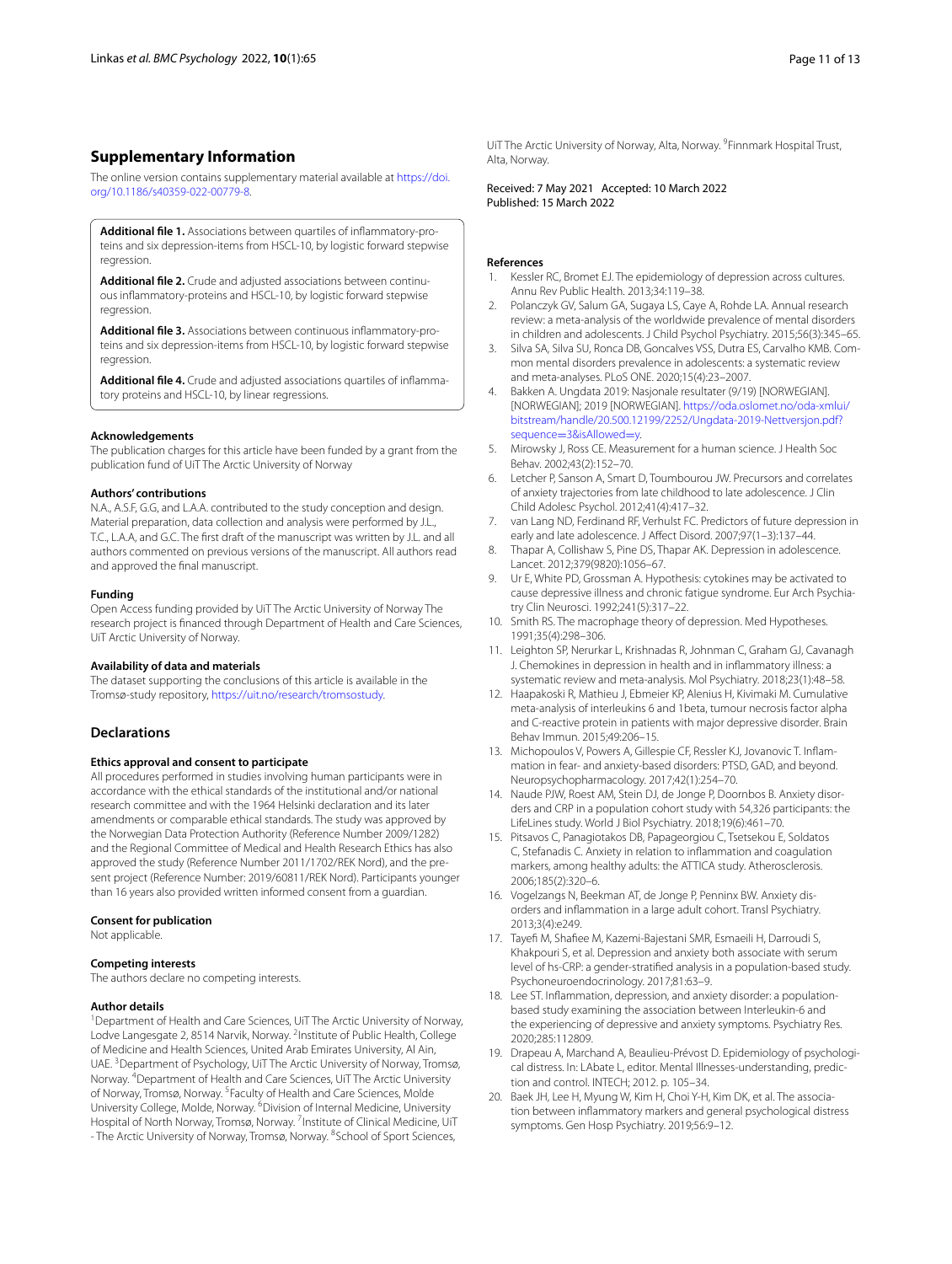- <span id="page-11-0"></span>21. Wium-Andersen MK, Orsted DD, Nielsen SF, Nordestgaard BG. Elevated C-reactive protein levels, psychological distress, and depression in 73, 131 individuals. JAMA Psychiatry. 2013;70(2):176–84.
- <span id="page-11-1"></span>22. da Silva CTB, de Abreu CM, Kapczinski F, de Aguiar BW, Salum GA, Manfro GG. Inflammation and internalizing disorders in adolescents. Prog Neuropsychopharmacol Biol Psychiatry. 2017;77:133–7.
- <span id="page-11-9"></span>23. Pallavi P, Sagar R, Mehta M, Sharma S, Subramanium A, Shamshi F, et al. Serum cytokines and anxiety in adolescent depression patients: gender efect. Psychiatry Res. 2015;229(1–2):374–80.
- 24. Blom EH, Lekander M, Ingvar M, Åsberg M, Mobarrez F, Serlachius E. Proinflammatory cytokines are elevated in adolescent females with emotional disorders not treated with SSRIs. J Aff Disord. 2012;136(3):716-23.
- 25. Gabbay V, Klein RG, Guttman LE, Babb JS, Alonso CM, Nishawala M, et al. A preliminary study of cytokines in suicidal and nonsuicidal adolescents with major depression. J Child Adolesc Psychopharmacol. 2009;19(4):423–30.
- 26. Byrne ML, O'Brien-Simpson NM, Reynolds EC, Walsh KA, Laughton K, Waloszek JM, et al. Acute phase protein and cytokine levels in serum and saliva: a comparison of detectable levels and correlations in a depressed and healthy adolescent sample. Brain Behav Immun. 2013;34:164–75.
- <span id="page-11-2"></span>27. Miklowitz DJ, Portnoff LC, Armstrong CC, Keenan-Miller D, Breen EC, Muscatell KA, et al. Infammatory cytokines and nuclear factor-kappa B activation in adolescents with bipolar and major depressive disorders. Psychiatry Res. 2016;241:315–22.
- <span id="page-11-3"></span>28. D'Acunto G, Nageye F, Zhang J, Masi G, Cortese S. Infammatory cytokines in children and adolescents with depressive disorders: a systematic review and meta-analysis. J Child Adolesc Psychopharmacol. 2019;29(5):362–9.
- <span id="page-11-4"></span>29. Parsons C, Roberts R, Mills NT. Infammation and anxiety-based disorders in children and adolescents—a systematic review and meta-analysis. Child Adolescent Ment Health. 2020;6:66.
- <span id="page-11-5"></span>30. Mills NT, Scott JG, Wray NR, Cohen-Woods S, Baune BT. Research review: the role of cytokines in depression in adolescents: a systematic review. J Child Psychol Psychiatry. 2013;54(8):816–35.
- <span id="page-11-6"></span>31. Tabatabaeizadeh S-A, Abdizadeh MF, Meshkat Z, Khodashenas E, Dar‑ roudi S, Fazeli M, et al. There is an association between serum high-sensitivity C-reactive protein (hs-CRP) concentrations and depression score in adolescent girls. Psychoneuroendocrinology. 2018;88:102–4.
- <span id="page-11-7"></span>32. Chaiton M, O'Loughlin J, Karp I, Lambert M. Depressive symptoms and C-reactive protein are not associated in a population-based sample of adolescents. Int J Behav Med. 2010;17(3):216–22.
- <span id="page-11-8"></span>33. Copeland WE, Shanahan L, Worthman C, Angold A, Costello EJ. Generalized anxiety and C-reactive protein levels: a prospective, longitudinal analysis. Psychol Med. 2012;42(12):2641–50.
- <span id="page-11-10"></span>34. Kleppang AL, Thurston M, Hartz I, Hagquist C. Psychological distress among Norwegian adolescents: changes between 2001 and 2009 and associations with leisure time physical activity and screen-based sedentary behaviour. Scand J Public Health. 2019;47(2):166–73.
- <span id="page-11-11"></span>35. Moriarity DP, Mac Giollabhui N, Ellman LM, Klugman J, Coe CL, Abramson LY, et al. Infammatory proteins predict change in depressive symptoms in male and female adolescents. Clin Psychol Sci. 2018;66:216.
- <span id="page-11-12"></span>36. Winther A, Dennison E, Ahmed LA, Furberg AS, Grimnes G, Jorde R, et al. The Tromso Study: Fit Futures: a study of Norwegian adolescents' lifestyle and bone health. Arch Osteoporos. 2014;9(1):185.
- <span id="page-11-13"></span>37. Strand BH, Dalgard OS, Tambs K, Rognerud M. Measuring the mental health status of the Norwegian population: a comparison of the instruments SCL-25, SCL-10, SCL-5 and MHI-5 (SF-36). Nord J Psychiatry. 2003;57(2):113–8.
- <span id="page-11-14"></span>38. Schistad EI, Kong XY, Furberg A-S, Bäckryd E, Grimnes G, Emaus N, et al. A population-based study of inflammatory mechanisms and pain sensitivity. Pain. 2020;161(2):338–50.
- <span id="page-11-15"></span>39. Walss-Bass C, Suchting R, Olvera RL, Williamson DE. Inflammatory markers as predictors of depression and anxiety in adolescents: statistical model building with component-wise gradient boosting. J Afect Disord. 2018;234:276–81.
- <span id="page-11-16"></span>40. Grimby G, Börjesson M, Jonsdottir I, Schnohr P, Thelle D, Saltin B. The, "Saltin–Grimby physical activity level scale" and its application to health research. Scand J Med Sci Sports. 2015;25:119–25.
- <span id="page-11-17"></span>41. Koo M, Rohan TE. Accuracy of short-term recall of age at menarche. Ann Hum Biol. 1997;24(1):61–4.
- <span id="page-11-18"></span>42. Petersen AC, Crockett L, Richards M, Boxer A. A self-report measure of pubertal status: reliability, validity, and initial norms. J Youth Adolesc. 1988;17(2):117–33.
- <span id="page-11-19"></span>43. Marques-Vidal P, Marcelino G, Ravasco P, Camilo ME, Oliveira JM. Body fat levels in children and adolescents: efects on the prevalence of obesity. SPEN Eur e-J Clin Nutr Metab. 2008;3(6):321–7.
- <span id="page-11-20"></span>44. Grimnes G, Almaas B, Eggen AE, Emaus N, Figenschau Y, Hopstock LA, et al. Efect of smoking on the serum levels of 25-hydroxyvitamin D depends on the assay employed. Eur J Endocrinol. 2010;163(2):339–48.
- <span id="page-11-21"></span>45. Cashman KD, Dowling KG, Skrabakova Z, Gonzalez-Gross M, Valtuena J, De Henauw S, et al. Vitamin D defciency in Europe: pandemic? Am J Clin Nutr. 2016;103(4):1033–44.
- <span id="page-11-22"></span>46. Teigmo MSW, Gundersen TE, Emaus N, Grimnes G. Distribution and determinants of retinol in Norwegian adolescents, and its relation to bone mineral density: the Tromso Study: Fit Futures. Eur J Clin Nutr. 2018;72(10):1373–84.
- <span id="page-11-23"></span>47. Cassidy-Bushrow AE, Peters RM, Johnson DA, Templin TN. Association of depressive symptoms with infammatory biomarkers among pregnant African–American women. J Reprod Immunol. 2012;94(2):202–9.
- 48. Ladwig KH, Marten-Mittag B, Lowel H, Doring A, Koenig W. Infuence of depressive mood on the association of CRP and obesity in 3205 middle aged healthy men. Brain Behav Immun. 2003;17(4):268–75.
- 49. Cho H, Eisenberger N, Olmstead R, Breen E, Irwin M. Preexisting mild sleep disturbance as a vulnerability factor for infammation-induced depressed mood: a human experimental study. Transl Psychiatry. 2016;6(3):e750-e.
- 50. Irwin MR, Opp MR. Sleep health: reciprocal regulation of sleep and innate immunity. Neuropsychopharmacology. 2017;42(1):129–55.
- 51. Durand CP. Does raising type 1 error rate improve power to detect interactions in linear regression models? A simulation study. PLoS ONE. 2013;8(8):e71079.
- <span id="page-11-24"></span>52. Rethorst CD, Moynihan J, Lyness JM, Heffner KL, Chapman BP. Moderating effects of moderate-intensity physical activity in the relationship between depressive symptoms and interleukin-6 in primary care patients. Psychosom Med. 2011;73(3):265.
- <span id="page-11-25"></span>53. Lydersen S. Statistical review: frequently given comments. Ann Rheum Dis. 2015;74(2):323–5.
- <span id="page-11-26"></span>54. Hankin BL, Abramson LY, Moffitt TE, Silva PA, McGee R, Angell KE. Development of depression from preadolescence to young adulthood: emerging gender diferences in a 10-year longitudinal study. J Abnorm Psychol. 1998;107(1):128–40.
- <span id="page-11-27"></span>55. Granrud MD, Steffenak AKM, Theander K. Gender differences in symptoms of depression among adolescents in Eastern Norway: results from a cross-sectional study. Scand J Public Health. 2019;47(2):157–65.
- <span id="page-11-28"></span>56. Hankin BL, Abramson LY. Development of gender differences in depression: description and possible explanations. Ann Med. 1999;31(6):372–9.
- <span id="page-11-29"></span>57. Kuehner C. Gender differences in unipolar depression: an update of epidemiological fndings and possible explanations. Acta Psychiatry Scand. 2003;108(3):163–74.
- <span id="page-11-30"></span>58. Skrove M, Romundstad P, Indredavik MS. Resilience, lifestyle and symptoms of anxiety and depression in adolescence: the Young-HUNT study. Soc Psychiatry Psychiatr Epidemiol. 2013;48(3):407–16.
- <span id="page-11-31"></span>59. Reiss F. Socioeconomic inequalities and mental health problems in children and adolescents: a systematic review. Soc Sci Med. 2013;90:24–31.
- <span id="page-11-32"></span>60. Needham BL, Crosnoe R. Overweight status and depressive symptoms during adolescence. J Adolesc Health. 2005;36(1):48–55.
- <span id="page-11-33"></span>61. de Wit AE, Booij SH, Giltay EJ, Joffe H, Schoevers RA, Oldehinkel AJ. Association of use of oral contraceptives with depressive symptoms among adolescents and young women. JAMA Psychiatry. 2020;77(1):52–9.
- <span id="page-11-34"></span>62. Patten SB, Love E. Can drugs cause depression? A review of the evidence. J Psychiatry Neurosci. 1993;18(3):92.
- 63. Hao WZ, Li XJ, Zhang PW, Chen JX. A review of antibiotics, depression, and the gut microbiome. Psychiatry Res. 2020;284:112691.
- 64. Wysowski DK, Pitts M, Beitz J. An analysis of reports of depression and suicide in patients treated with isotretinoin. J Am Acad Dermatol. 2001;45(4):515–9.
- <span id="page-11-35"></span>65. Grenon R, Tasca GA, Cwinn E, Coyle D, Sumner A, Gick M, et al. Depressive symptoms are associated with medication use and lower health-related quality of life in overweight women with binge eating disorder. Womens Health Issues. 2010;20(6):435–40.